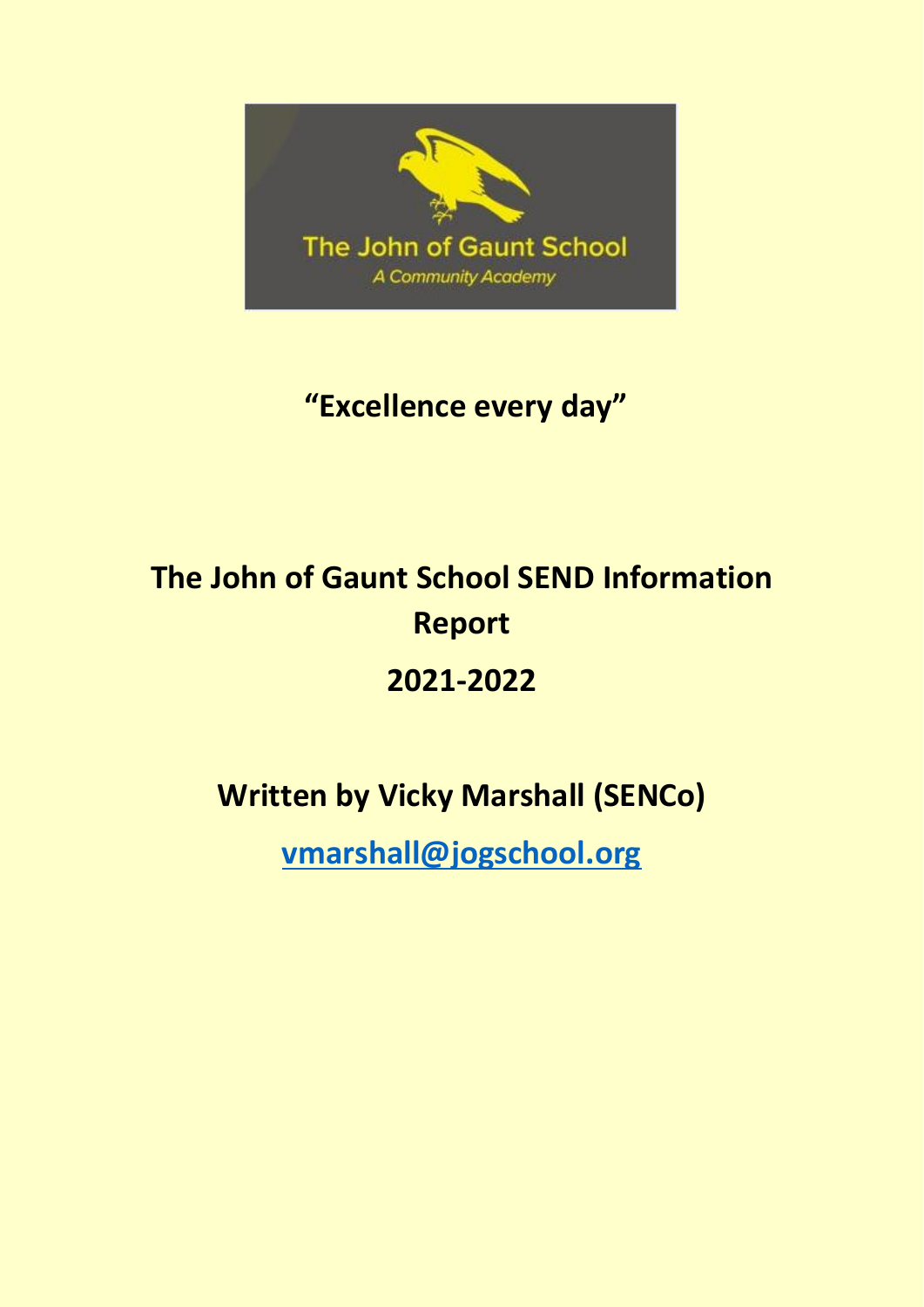#### **1. What kinds of Special Educational Need are provided for at The John of Gaunt School?**

At The John of Gaunt School we believe that our students' individual needs are a whole school responsibility. All teachers are teachers of students with Special Educational Needs & Disabilities who, supported by the Individual Learning Department, make a valuable contribution to successful inclusion for all.

The John of Gaunt School is an inclusive mainstream environment which provides for students who may have needs in areas defined by the Special Educational Needs Code of Practice 2015:

- ❖ Communication and Interaction needs
- ❖ Cognition and Learning needs
- ❖ Social, Emotional and Mental Health needs
- ❖ Physical, sensory and medical needs

#### **2. How does the school identify students who need support?**

Our systems for identifying students who need support begins before students join us in year 7 and continues throughout students' time at school.

#### **Prior to joining The John of Gaunt School**

We liaise closely with the local primary schools in an effort to identify students who may require extra support when they join us in year 7. We run extra transition sessions for students identified by the primary schools so that we are able to get to know students earlier and start considering the type of support we may offer. We visit primary schools and, when invited, we attend Annual Review meetings for students who are intending to join our school.

As part of the year 6 induction programme, we carry out screening tests for reading comprehension for all students. This highlights to us the students who need support in these areas and then parents/carers are contacted and informed about the type of support that will be put into place.

#### **Throughout students' school years**

The Individual Learning Department monitors students' academic attainment across the curriculum. We are able to identify underachievement using an online data package and then we can begin to assess whether there are any underlying reasons behind this lack of progress. We will contact parents/carers before we begin this assessment process so that they are aware of our concerns and we will keep them involved at every stage of the process.

#### **3. What should parents/carers do if they think their child needs support?**

If parents/carers have concerns about their child and feel that they need support, they can contact the child's teacher (if it is specific to one subject), their tutor or the SENCo [\(vmarshall@jogschool.org\)](mailto:vmarshall@jogschool.org). We encourage parents/carers to get in touch with school as early as possible if they have concerns, no matter how little they may seem. Early communication from parents/carers regarding concerns allows us to implement strategies and solve problems as quickly as possible.

#### **4. What provision is available to students with Special Educational Needs at The John of Gaunt School?**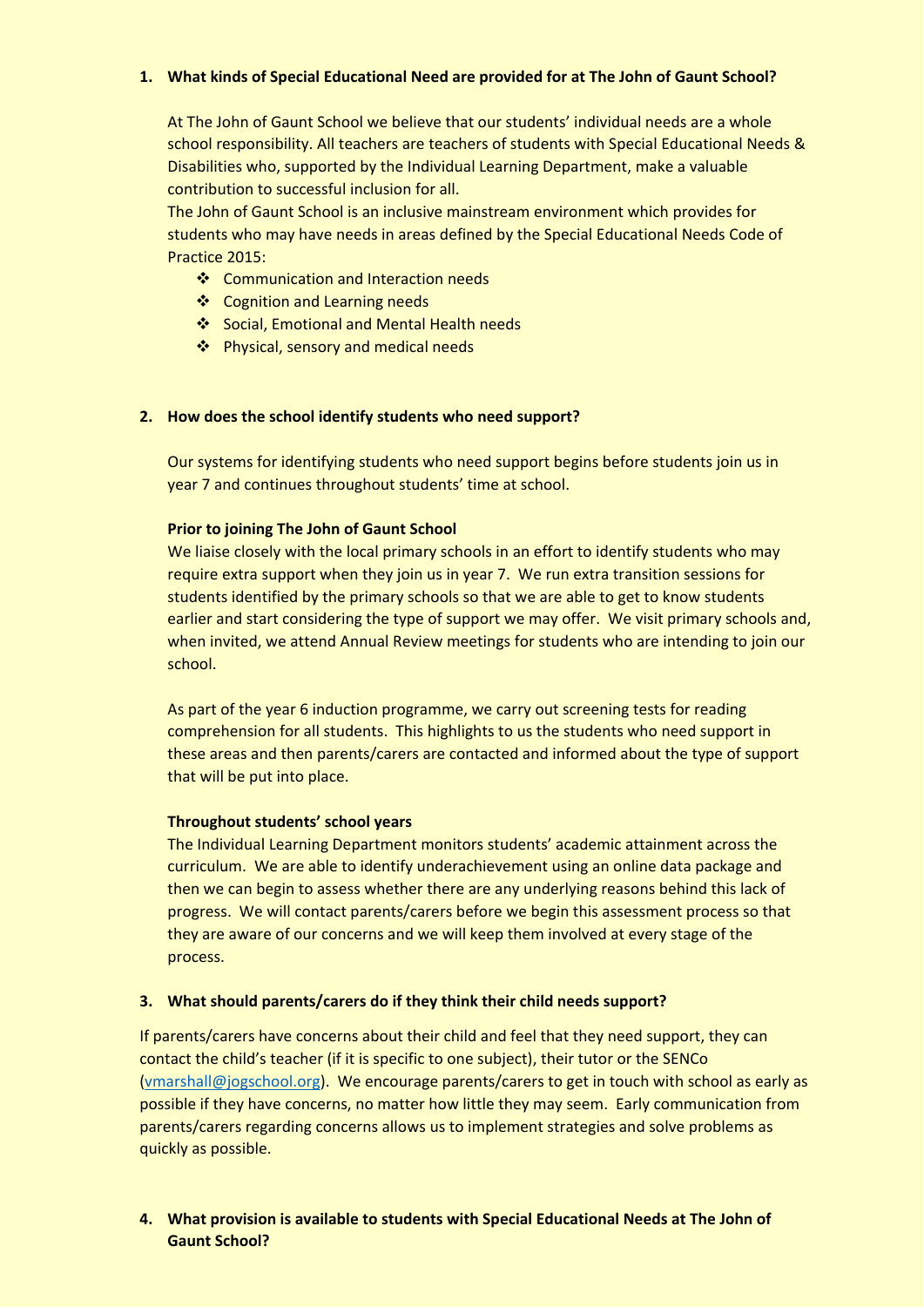We strongly believe that all teachers at The John of Gaunt School are teachers of Special Educational needs and that many students' needs can be met through quality first teaching and differentiation. The provision that we offer for students at The John of Gaunt School is organised into waves of support. Our wave 1 and 2 provision is designed to go alongside the support that is offered to all students at our school. There will be students whose needs cannot be met by the support offered within waves 1 and 2. In this instance, parents/carers will be involved in consultation with staff at school and if both parties agree, then support at waves 3 or 4 will be put in place for the student concerned.

Details of the support offered in each wave of provision can be found in the appendix to this document.

#### **5. How do we monitor the effectiveness of provision for pupils with Special Educational Needs at The John of Gaunt School?**

Class teachers are responsible for the progress of all the students in their classes including those with SEND. Teaching staff meet regularly in their teams with their head of faculty to discuss the progress of all students within their classes. Where students are not making progress in line with their expected targets, staff will implement strategies to support students and/or seek advice from the Individual Learning Department. The SENCo maintains an overview of the academic progress of all students with Special Educational Needs across the school. The SENCo analyses student data after each tracking point to monitor the progress of students with Special Education Needs. The SENCo will then communicate with staff/students/parents/carers as necessary to decide on a course of action to improve progress. The school's Senior Leadership team are also involved in monitoring the progress made by pupils with Special Educational Needs.

The effectiveness of provision for individual students is also monitored at My Support Plan reviews and Annual Review meetings for those students with an EHCP or a My Support Plan. At these meetings, the student's progress and the provision they receive is monitored. Any necessary amendments are suggested at these meetings and then implemented afterwards.

#### **6. What training have staff had and/or what training will they be undertaking?**

Continued Professional Development plays a key role in developing staff's understanding of Special Educational Needs and the strategies that can be used to support students. Members of the Individual Learning Department run training sessions throughout the year on various types of Special Educational Needs. Staff are also kept updated about students' needs through the information available on Class Charts and through information shared on the Individual Learning Department's blog.

The SENCo has successfully undertaken the National Award For Special Educational Needs Coordination.

One of the SEN teachers has a Post Graduate Certificate in teaching and Assessing Students with Dyslexia.

Some of the Teaching Assistants have also successfully undertaken the Advanced Professional Teaching Assistant Certificate (APTAC). A number of Teaching Assistants have also received training on Attachment Disorders. We also have a Higher Level Teaching Assistant within the faculty. Two TAs are receiving training to deliver Emotional Literacy interventions. One TA has received training and is qualified to deliver a Forest School programme.

#### **7. How are parents/carers involved and consulted about their child's education?**

At The John of Gaunt School we welcome communication from parents/carers at any point during the year and we ensure that we maintain regular contact between home and school.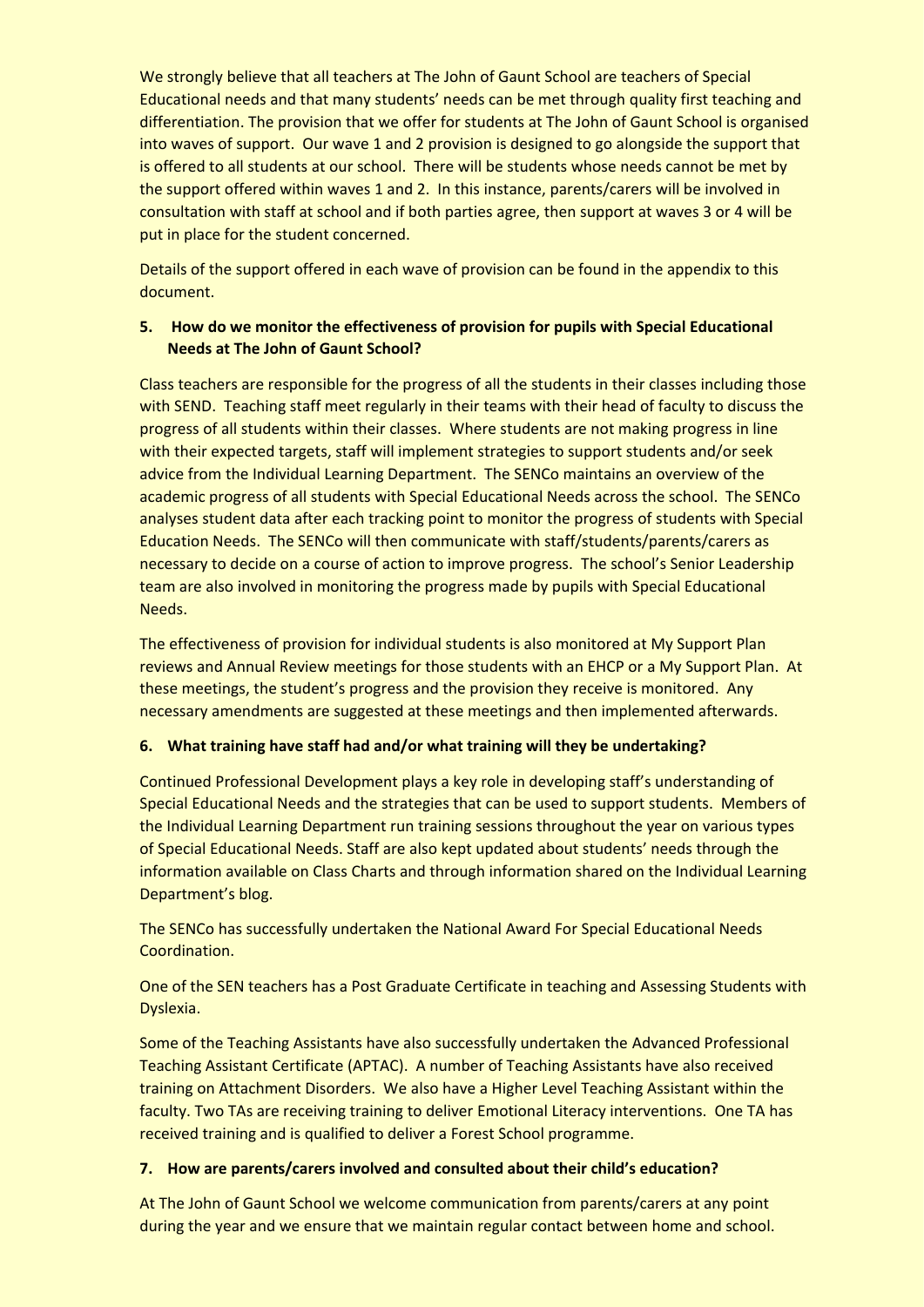There are a number of opportunities during the school year for staff and parents/carers to meet to discuss and get more information about their child's education. These are listed below:

- ❖ Parents information evening (for students joining in year 7)
- ❖ SEN information evening
- ❖ Open evenings
- ❖ Open days and tours
- ❖ Parents evenings
- ❖ Year 9 Options evening
- ❖ Post-16 Information evening
- ❖ Annual reviews
- ❖ My Support Plan reviews

Individual meetings with staff can also be arranged.

#### **8. How are students involved and consulted about their education?**

It is our belief that students play a crucial role in determining the provision that is needed for them to reach their full potential. We seek to involve students in discussions about their education in a number of ways.

Students are expected to attend parents' evenings so that they can be part of the conversation about their progress and achievements. Attendance at these meetings allows students to contribute their views about their education.

Prior to Annual Reviews, students are given the opportunity to put forward their views about their education. Students are also invited to attend the review meetings to contribute their thoughts.

Where appropriate, students are invited to attend any meetings held between staff and parents/carers.

#### **9. What specialist services are accessed by the school?**

The school accesses services from:

- ❖ Educational Psychology Service
- ❖ Education Welfare Service
- ❖ Specialist SEN service (SSENS)
- ❖ Child and Adolescent Mental Health Service
- ❖ Hearing Impairment and Visual Impairment team
- ❖ Physical impairment team
- ❖ Social Care and Multi-Agency Safeguarding Hub
- ❖ Virtual Schools
- ❖ School nursing team

We access these services through the Wiltshire DART, Early Support Assessment (ESA) and My Support Plan process. We ask parents/carers to be involved in these processes to enable us to make referrals to the correct services to support our students. We will consult parents/carers prior to making a referral to these services. These services provide schools, students and their families with support that schools alone cannot provide. There are times that the school will ask for additional advice on how to meet a particular child's needs or for more assessment than we are able to carry out in school. Specialist Services are utilised in more complex cases of SEND.

#### **10. How does the John of Gaunt School support students to improve their emotional and social development?**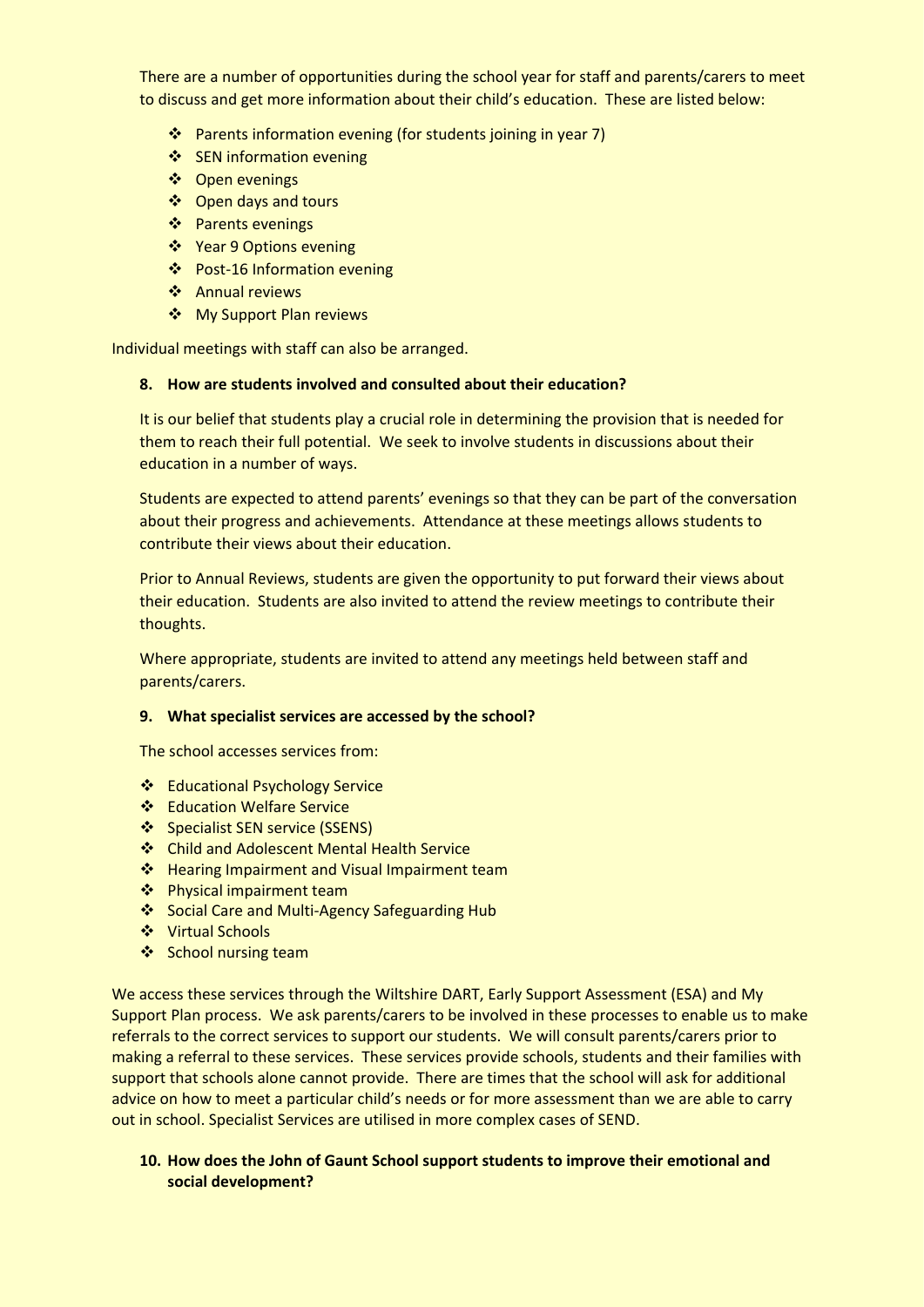The primary way in which we support our students' emotional and social development is through the school's pastoral system. There are Heads of year and Assistant Heads of year who students can go to for support. As well as this, each year group has a designated Pastoral Support Manager who is a non-teaching member of staff.

Beyond this, additional support offered includes:

- ❖ Peer Mentoring
- ❖ Adult Mentoring
- ❖ The Student Development Team
- ❖ Counselling (at The Hub)
- ❖ Emotional literacy intervention
- ❖ Social Communication groups
- ❖ Lunch Club (aimed at students who are socially vulnerable for a variety of reasons)
- ❖ Referrals to CAMHS where appropriate

#### **11. How does The John of Gaunt School support children and young people in moving between phases of education and in preparing for adulthood?**

We liaise closely with the local primary schools in an effort to identify students who may require extra support when they join us in year 7. We run extra transition sessions for students identified by the primary schools so that we are able to get to know students earlier and start considering the type of support we may offer. We visit primary schools and, when invited, we attend Annual Review meetings for students who are intending to join our school. The SENCo is available at open evenings to communicate with parents and students in order to enable a smooth transition into secondary school.

The John of Gaunt School has Transition Group classes in years 7 and 8 to support students who have complex SEN needs to bridge the move between primary school and secondary school. The aim of the group is to equip students with the skills they need, in a nurturing environment, to successfully transition into mainstream lessons. For some students, this transition will occur in year 9 when they start their GCSE options subjects, and for other students this may happen before this time if school and parents/carers agree the student is ready to make this transition. In year 9, the students who have been in these transition groups have the option to take Study Skills lessons. This aims to prepare students for their next phase of education and their life outside of and beyond school.

In year 9, the Individual Learning Department support students with making their GCSE options choices. The SENCo attends the year 9 options evening and is available to meet with parents/carers to offer them and their child to make the right choices for their future education.

We aim to support students transition into Post 16 education/training in a number of ways. Through pour Annual Review and My Support Plan process, we meet with students and their parents/carers to discuss their choices after finishing year 11. As part of this process, we arrange appointments for our students to meet with the careers advisors and members of the Individual Learning Department will support these meetings as necessary. When students are planning to leave John of Gaunt at the end of year 11 and move onto another institution, we will invite the SENCo (or a representative from the SEN team) from that institution to attend. This allows us as a school to ensure that the student's future setting are fully aware of their needs and can ensure the necessary support is put in place. We also consult with any appropriate outside agencies where necessary in order for the necessary provisions to be in place at the next phase of education.

#### **12. Where can parents and carers find out more information about the services provided in Wiltshire for young people with SEND?**

As part of the new Code of Practice, local authorities are required to set out their "Local Offer." Wiltshire's Local Offer can be found here:<https://www.wiltshire.gov.uk/local-offer>